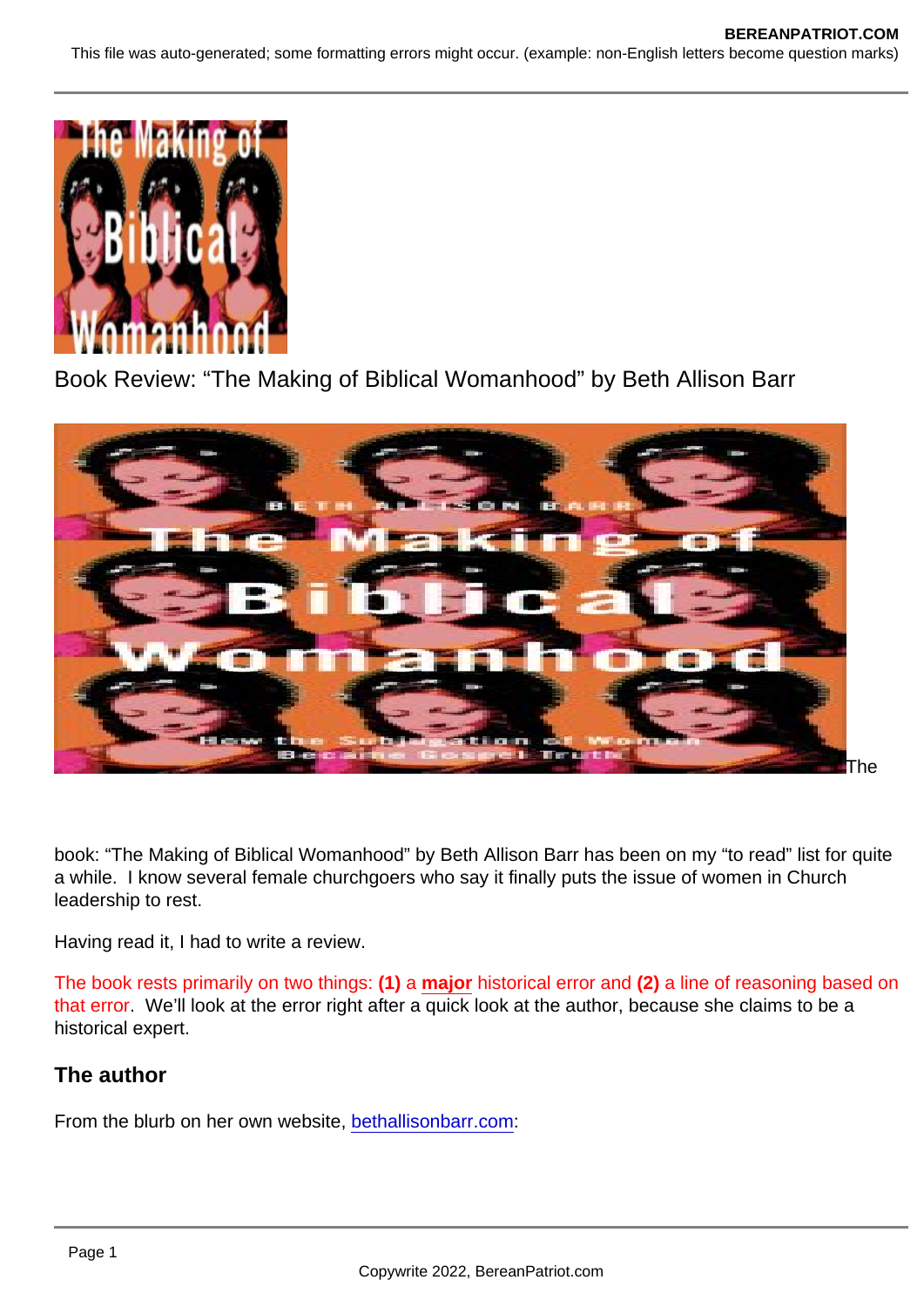**Beth Allison Barr** (PhD, University of North Carolina at Chapel Hill) is **associate professor of history** and associate dean of the Graduate School at Baylor University in Waco, Texas, where she specializes in medieval history, **women's history**, and **church history**. She is the president of the Conference on Faith and History and is a member of Christians for Biblical Equality. Barr has written for Christianity Today, the Washington Post, and Religion News Service, and is a regular contributor to The Anxious Bench, the popular Patheos website on Christian history.

The author is a historian, and that's part of her claim to fame. She often references her teaching experiences in the book and claims to know women's history and church history extremely well. She also repeatedly reminds the reader that she's a historian, though she's not annoying about it:

- "As a historian…" (p. 6)
- "Listen not just to my experiences but also to the evidence I present as a historian" (p. 9).
- "Even from my early years training as a historian…" (p. 12)
- "Here I was, a professor with a PhD from a major research university…" (p. 56)
- "Because I am a historian…" (p. 56)
- "So as a historian…" (p. 60)
- "Instead, I taught the narrative I had learned from my training as a historian…" (p. 107).
- "My training as a historian…" (p. 107)
- "My medieval history-trained eyes…" (p. 125)
- "But as a historian…" (p. 127)
- "As a medieval historian who specializes in English sermons…" (p. 132)
- "Yet, as a medieval historian…" (p. 133)
- "So let me tell you what I know as a historian…" (p. 133)
- "As a historian who studies manuscript tradition…" (p. 143)
- "To my women's history-trained ears…" (p. 171)
- "As a medieval historian…" (p. 183)
- "As a church historian…" (p. 194)
- "At least to my historian's mind…" (p. 197)
- "I am a historian…" (p. 205)

Given this and her claimed specialization on women's history and church history, I thought that she would actually do her homework on women's history in the 1st century, when the church started.

She didn't.

# **The major historical error**

On pages 47-50, the author spends some time "proving" that 1st century Rome was patriarchal and therefore they supposedly oppressed women. She includes some quotes by Aristotle (a Greek philosopher) to prove what Romans thought of women. The problem? Aristotle died in 322 BC. That's more than **350 years** before Jesus died and the epistles were written.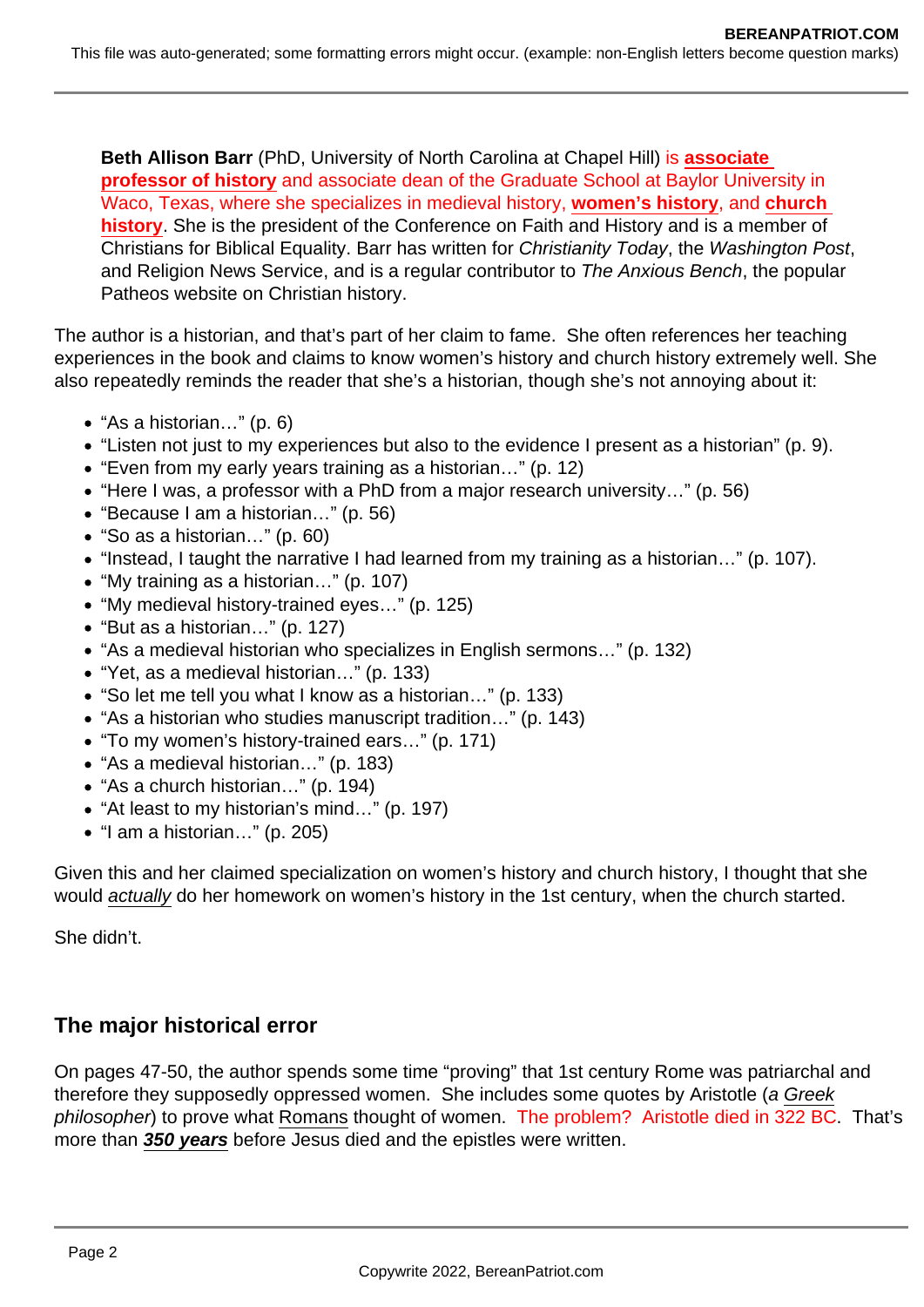Quoting from Aristotle 350+ years earlier to 'prove' that 1st century Roman culture was patriarchal is like quoting an author from 1671 to 'prove' what something is like in 2021.

(And actually, since Greece was a different country than Rome, it would be like quoting an Englishman from 1671 to 'prove' something about America in 2021; that's pretty far apart.)

She should've done her homework.

Now, the early Roman Empire was indeed patriarchal. However, this had changed by the 1st century.

By the late Hellenistic Age, this had resulted in a metamorphosis in the position of women. Equality for women extended beyond politics into economic life, and in some occupations such as plumbing they came to dominate. The rate of divorce increased enormously, and the power "of the paterfamilias was shaken to its foundations and eventually swept away altogether.""The meek and henpecked Roman husband was already a stock comedy figure in the great days of the Second Punic War." This changing relationship led Cato the Censor to protest bitterly, "All other men rule over women; but we Romans, who rule all men, are ruled by our women ." Equality had progressed to the point that by the late Empire a woman who married retained her property, "and, legally, the man had not even the right to enjoy the income from it."

"Egalitarianism and Empire" by William F. Marina [here](http://www.independent.org/publications/article.asp?id=1410).

Let me repeat that quote in the middle so no one misses it.

"All other men rule over women; but we Romans, who rule all men, are ruled by our women ."

Hopefully the quote above by a Roman Historian [\(Cato the Elder/](https://www.britannica.com/biography/Marcus-Porcius-Cato-Roman-statesman-234-149-BC)Censor, died 149 B.C.) will prove that Barr is off the edge of the map when it comes to the historical facts about women in 1st century Rome.

For more evidence, look into [Hortensia](https://www.britannica.com/biography/Hortensia). In 42 BC she publicly argued down the ruling Roman triumvirate (Caesar Augustus, Mark Anthony, and Marcus Lepidus) in the Forum Romanum. She was protesting a tax on women that they wanted to institute. The tax wasn't going to be on their husbands; it was going to be on the women themselves. Again: "Equality had progressed to the point that by the late Empire a woman who married retained her property, "and, legally, the man had not even the right to enjoy the income from it."

There's also [Fulvia.](https://www.britannica.com/biography/Fulvia-wife-of-Mark-Antony)

She died in 40 BC and (in succession) was the wife of three great Romans, the best known of which is Mark Anthony. According to the Roman historian Cassius Dio, at one point Fulvia controlled the politics of Rome. Dio wrote: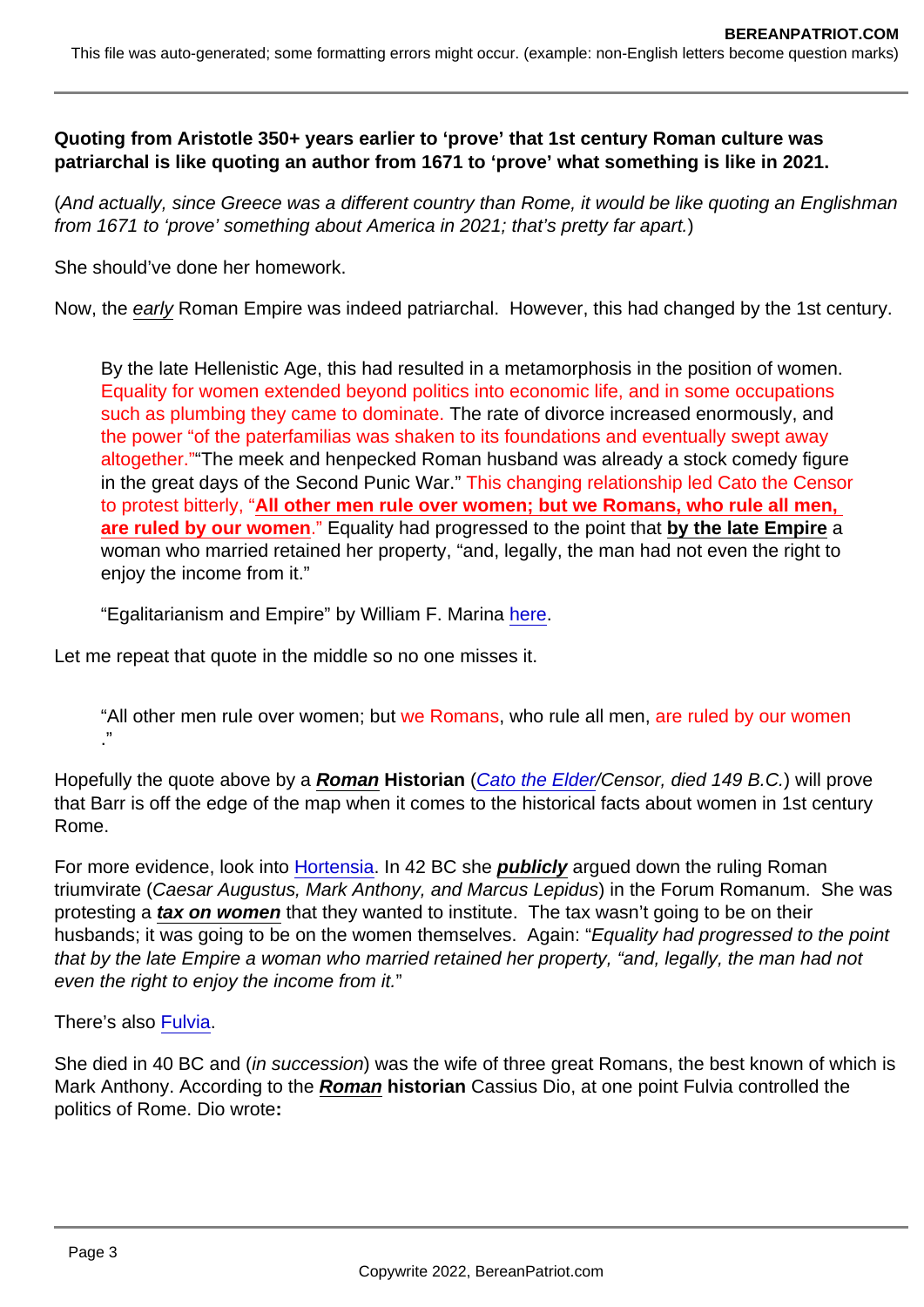"The following year Publius Servilius and Lucius Antonius nominally became consuls, but in reality it was Antonius and Fulvia. She, the mother-in?law of Octavian and wife of Antony, had no respect for Lepidus because of his slothfulness, and managed affairs herself, so that neither the senate nor the people transacted any business contrary to her pleasure."

To be clear: a woman was basically ruling Rome.

That's certainly not the picture of patriarchal oppression that Barr paints in The Making of Biblical Womanhood.

If you really want to know what gender roles and marriage were like in 1st century Rome, I'd recommend the book ["Sex and Culture" by J.D. Unwin](https://www.bereanpatriot.com/wp-content/uploads/2018/10/Sex-and-Culture-Jd-Unwin.pdf). (the link is to a PDF version of the book; it was published in the 1930s and thus has entered public domain) He tracks the marriage and sexual custom of 80+ societies throughout history, and includes a large section on Rome.

The point?

Barr completely fails to accurately portray the position of women in 1st century Rome.

She gets it dead wrong.

Worse, she bases much of her book on the premise that Rome was patriarchal in the 1st century.

She argues that modern Christian ideals about gender roles didn't come from the Bible, but instead came from "patriarchal" 1st Century Rome. However, they clearly didn't come from 1st century Rome.

If Barr can't be trusted to get such a huge fact about 1st century Rome right – while claiming to be a historical expert and speaking about what is supposed to be her area of expertise – then why should I trust her other historical claims?

(This goes double because there are many more stories with accuracy problems. More on that next.)

I can forgive people who make mistakes, even 'expert' historians. Consider though: her area of expertise is supposed to be "women's history" and "church history" and yet she makes an impressively large error concerning both.

That does a lot of damage to her credibility.

But that's just the largest error. There are many more smaller ones.

Other Historical errors

I wouldn't be so hard on Barr for historical errors if she didn't claim to be such a knowledgeable historian. I noticed several errors while reading through, and other reviewers of the book found many,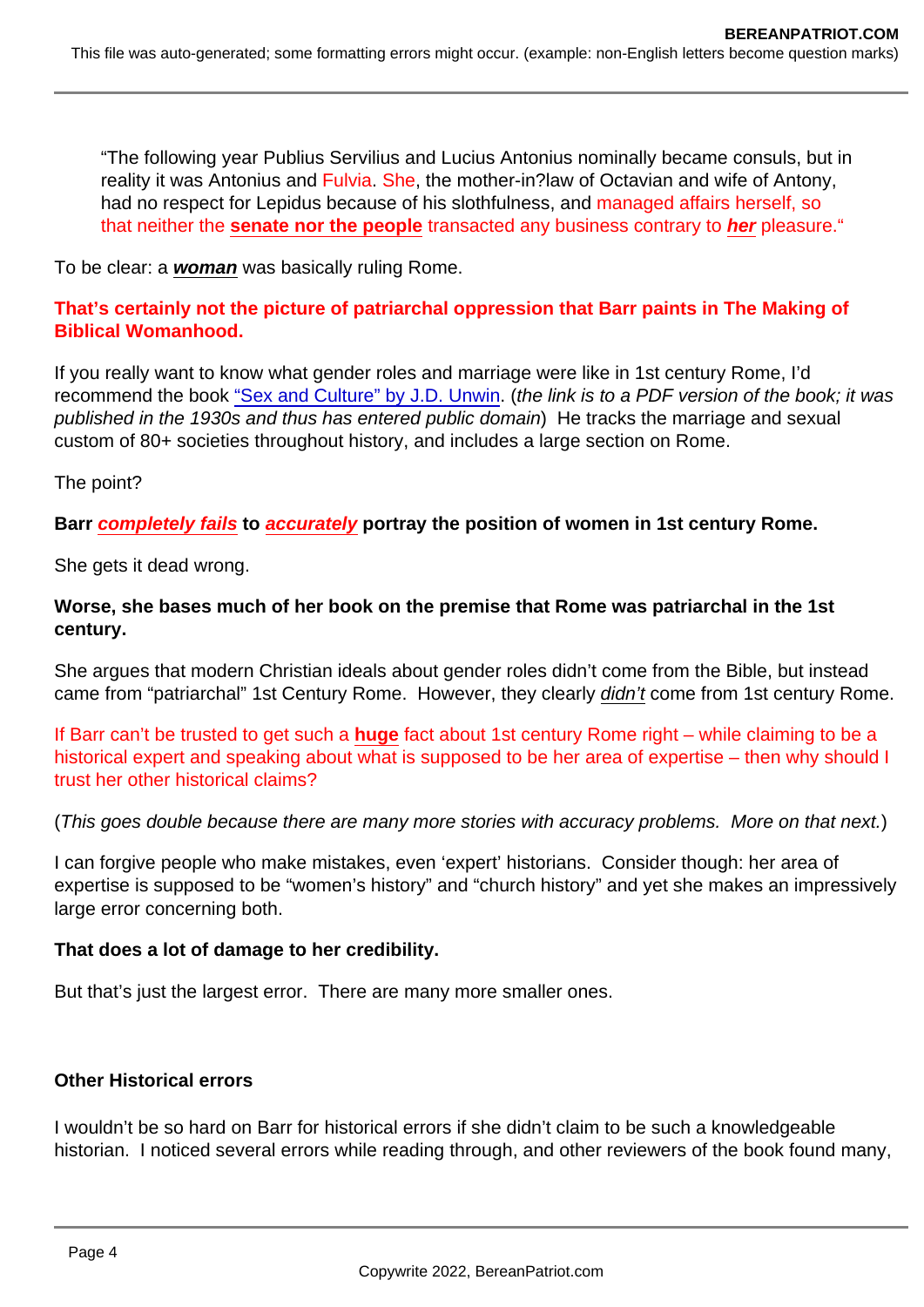many more:

As a work purporting to be serious history, The Making of Biblical Womanhood contains more than a few historical oddities. I don't know that any other historian has ever referred to John Calvin and John Knox as "radical Puritan translators" (p. 145), given that the term "Puritan" began as a term of derision in the Church of England and barely existed before Calvin and Knox died. Likewise, Barr mistakenly claims that the Countess of Huntingdon's Connexion was "the first American Calvinist denomination" to emerge from the evangelical revivals (p. 177), when, in fact, the Anglican breakaway group was English not American. Barr also evinces an amateurish view of the Arian controversy, equating the error of eternal subordination with the teachings of Arius (when someone like Origen would have been more accurate) and stating incorrectly, "When everyone else in the Christian world got wind of what Arius was teaching, they reacted with horror" (p. 194). This is hardly an accurate reading of the back-and-forth theological and geopolitical debate that ensued after Nicea and prompted the council in the first place.

…

Or take the example of Genovefa of Paris, whom Barr calls the "defacto ecclesiastical leader of Paris" (p. 88). …is it fair to say Genovefa was the "defacto ecclesiastical leader," when she did not ordain anyone, did not administer the sacraments, did not hold ecclesiastical office, and did not preach in the church?

#### ([Source](https://www.thegospelcoalition.org/themelios/article/the-making-of-biblical-womanhood-a-review/).)

That's just a sample; there are many more examples like it in his review. If you read it, you'll see under the heading "3. Dealing Fairly with the Historical Evidence" many more examples where Barr seems to… "adjust" historical stories to fit her narrative. I would actually recommend reading that section, as it'll put her historical "fussing" in stark relief.

Misquoting her theological opponents

Somewhat related, Barr states on page 36: "Even John Piper admitted in 1984 that he can't figure out what to do with Deborah and Huldah". Except that's not what he said. Here's the full quote: ( he was responding to Alvera and Berekely Micklesen)

I admit that Deborah and Huldah do not fit neatly into my view. I wish Berkeley and Alvera would do the same about 1 Timothy 2:8-15 (etc.!). Perhaps it is no fluke that Deborah and Huldah did not put themselves forward but were sought out because of their wisdom and revelation (Judges 4:5; 2 Kings 22:14). I argued in March (pp. 30-32) that the issue (in 1 Cor. 11:2016) is how a woman should prophesy, not whether she should. Are Deborah and Huldah examples of how to "prophesy" and "judge" in a way that affirms and honors the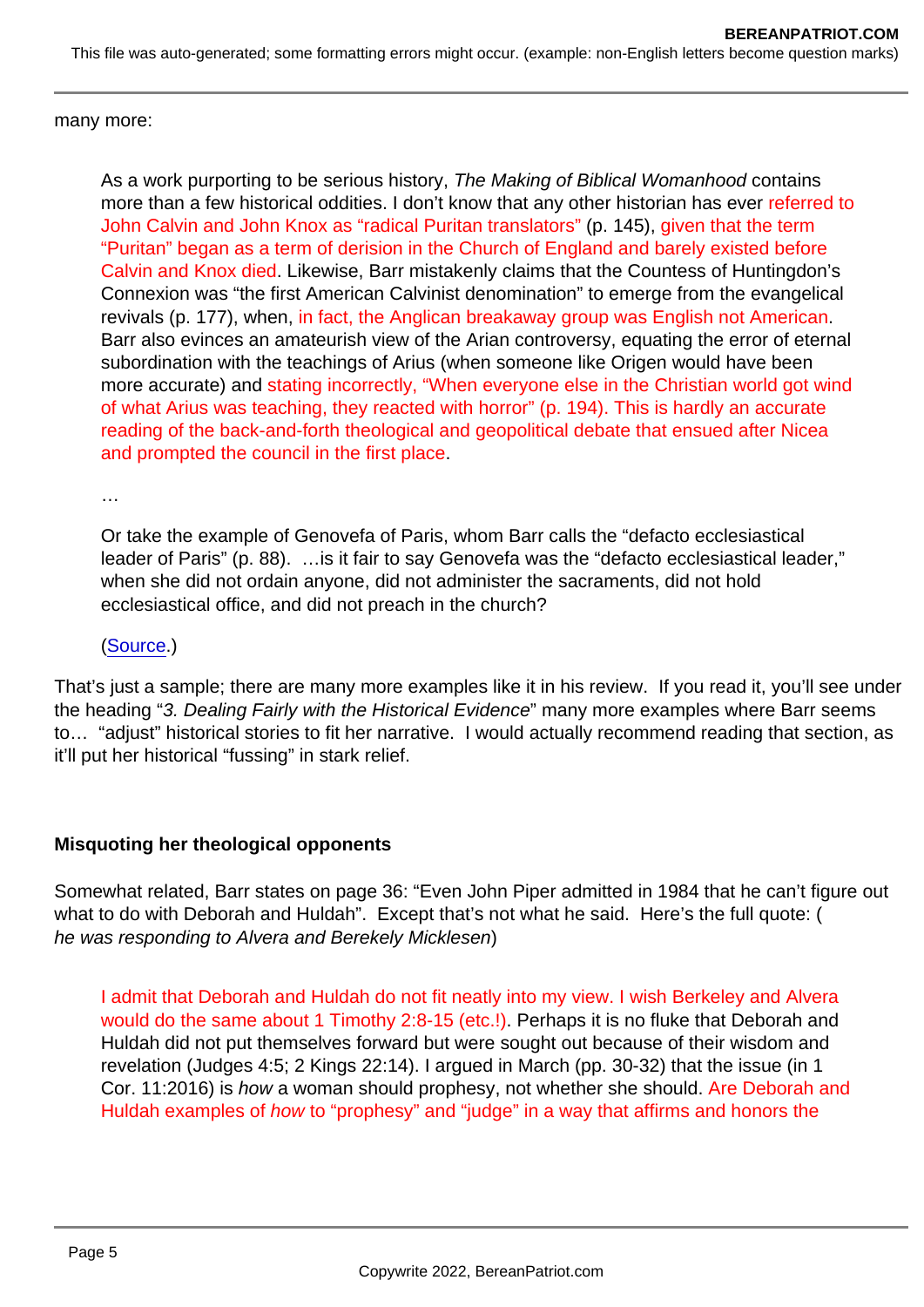#### normal headship of men?

([Source](https://www.desiringgod.org/articles/headship-and-harmony).)

That hardly sounds like Piper is stumped, does it? Rather, it sounds like he's responding to a strong argument with his understanding. This sort of mis-characterization isn't rare in the book either; she does it with quotes (as you just saw) and historical facts. I'll only cite one more example next, and this one is frankly horrifying.

#### One example that's horrifying

Barr has a chapter on "our selective medieval memory" where she argues that we've forgotten the great women of faith throughout church history. She asserts that these are "women who broke free from marriage to serve God" (page 78) and provides several example stories, including the one below on page 79:

I wondered what the speaker would think of women like Saint Paula, who abandoned her children for the higher purpose of God's call on her life. Paula's story tells of how she set sail for Jerusalem – after the death of her husband – on a pilgrimage, leaving three of her children alone, crying on the shore. Maybe the speaker would've claimed that Paula was not following biblical womanhood, as she did not exemplify Titus 2. But Paula seemed to believe that she was practicing Biblical womanhood, drawing strength from Jesus' statement that "whoever loves son or daughter more than me is not worthy of me." (Matthew 10:37). Saint Jerome, her biographer, tells us that as the ship drew away from the shore, Paula "held her eyes to heaven . . . ignoring her children and putting her trust in God . . . In that rejoicing , her courage coveted the love of her children as the greatest of its kind, yet she left them all for the love of God."

(She then goes on to list Paula's deeds afterward, which comes across as gushing praise.)

Barr paints what I consider to be a pretty horrifying picture. A mother literally abandoning her children to sail away from them as they cry on the shore wanting her to come back. She ignores them and then rejoices in this.

Barr appears to think this is a good thing.

It's pretty horrifying stuff…

…except it's not quite right historically speaking.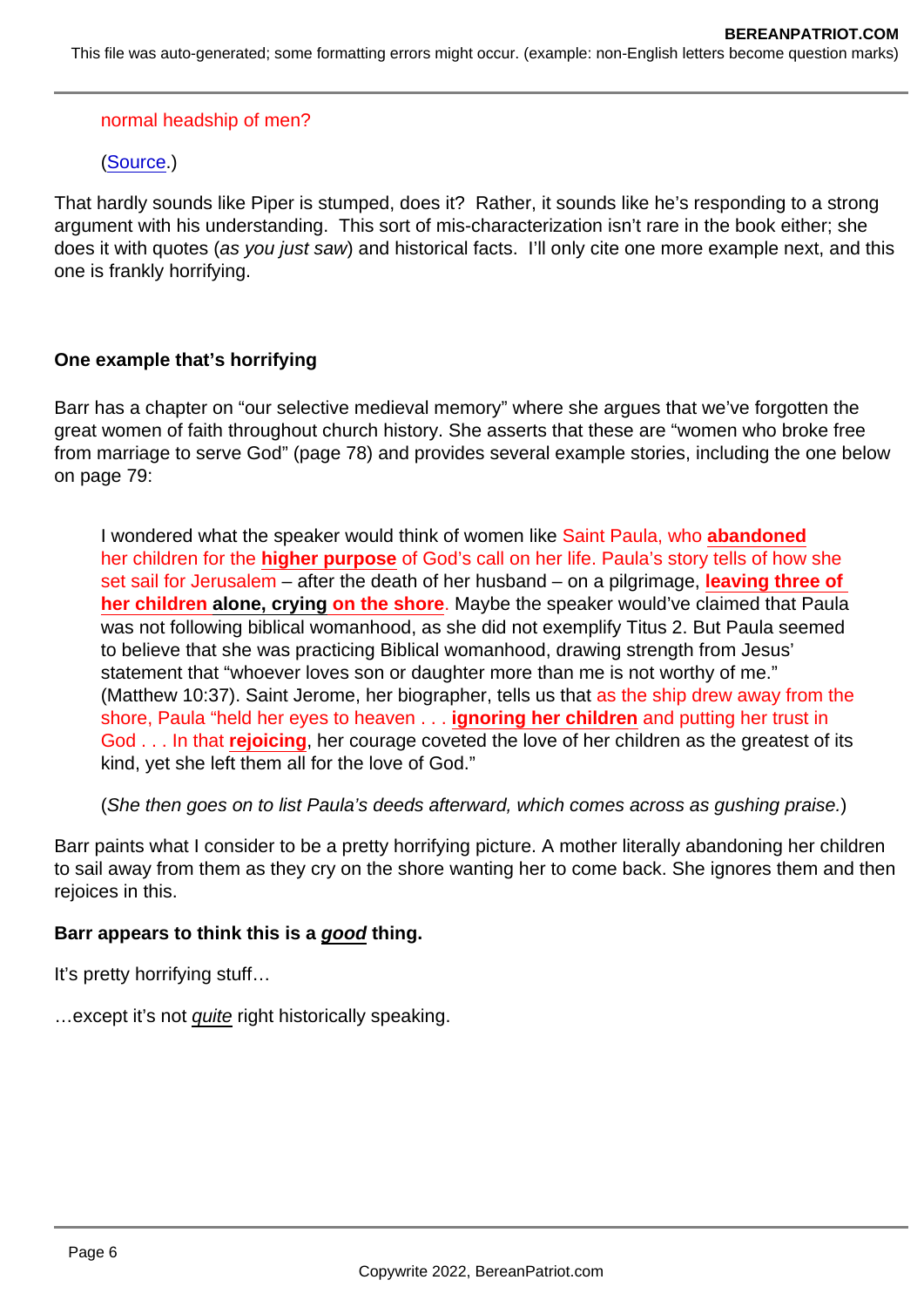If you [do some research on Paula](https://www.newadvent.org/cathen/11582a.htm), you'll find out that her children weren't necessarily as young as the impression that Barr gives. One was married to a senator and she took one of her daughters with her. So which is it? Did Barr think they were crying young children or grown? Why not mention that she took a daughter with her? Barr's narrative in The Making of Biblical Womanhood makes it seem like they were young children. History paints a more complicated picture.

- Did Barr know these things?
- If so, did she intentionally leave them out to paint a more dramatic picture?
- If she didn't know it, then aren't her historical credentials called into question? (yet again)

Regardless of what she knew, why does Barr seem to glorify the book's narrative of a mother abandoning her seemingly young children, ignoring their cries as she resolutely sails away rejoicing? Why should that be glorified under any context? Paula – as portrayed and glorified by Barr – makes me think of the Greek word "????????" [\(astorgos](https://biblehub.com/greek/794.htm)), which means:

From a (as a negative particle) and a presumed derivative of stergo (to cherish affectionately); hard-hearted towards kindred — without natural affection.

It's used as a pejorative in Romans 1:31 and 2 Timothy 3:3 as indicator of ungodliness. Not exactly something you want to laud the way Barr does… at least not according to the narrative in the book.

### The book's premise

Barr has two major competing themes in The Making of Biblical Womanhood:

- 1. Women were always able to preach and teach men, so they should be now
- 2. Women were always oppressed by the patriarchy, so they shouldn't be now.

That is the bulk of her argument, and I don't think she realizes the inherent contradiction of those two competing premises. That is, she says that two things have been going on a long time, then uses the "long time" as a justification for ending the one, while simultaneously using it as a justification for continuing the other.

She spends much of the book giving examples of women who preached and taught men throughout church history. That's not a good way to determine doctrine, even assuming she's right (the large number of errors and 'adjustments' makes me skeptical). Doctrine should be built on scripture, and she doesn't do that.

Barr freely admits (though seemingly unknowingly) that she didn't come to her current understanding through scripture, but through personal experience and church history. She mentions her husband being fired for not agreeing with their church's views on gender roles several times throughout the book. Near the end (pages 201-204) she talks about a terrible experience with a boyfriend, and then says:

This experience, along with my husband's firing, frames how I think about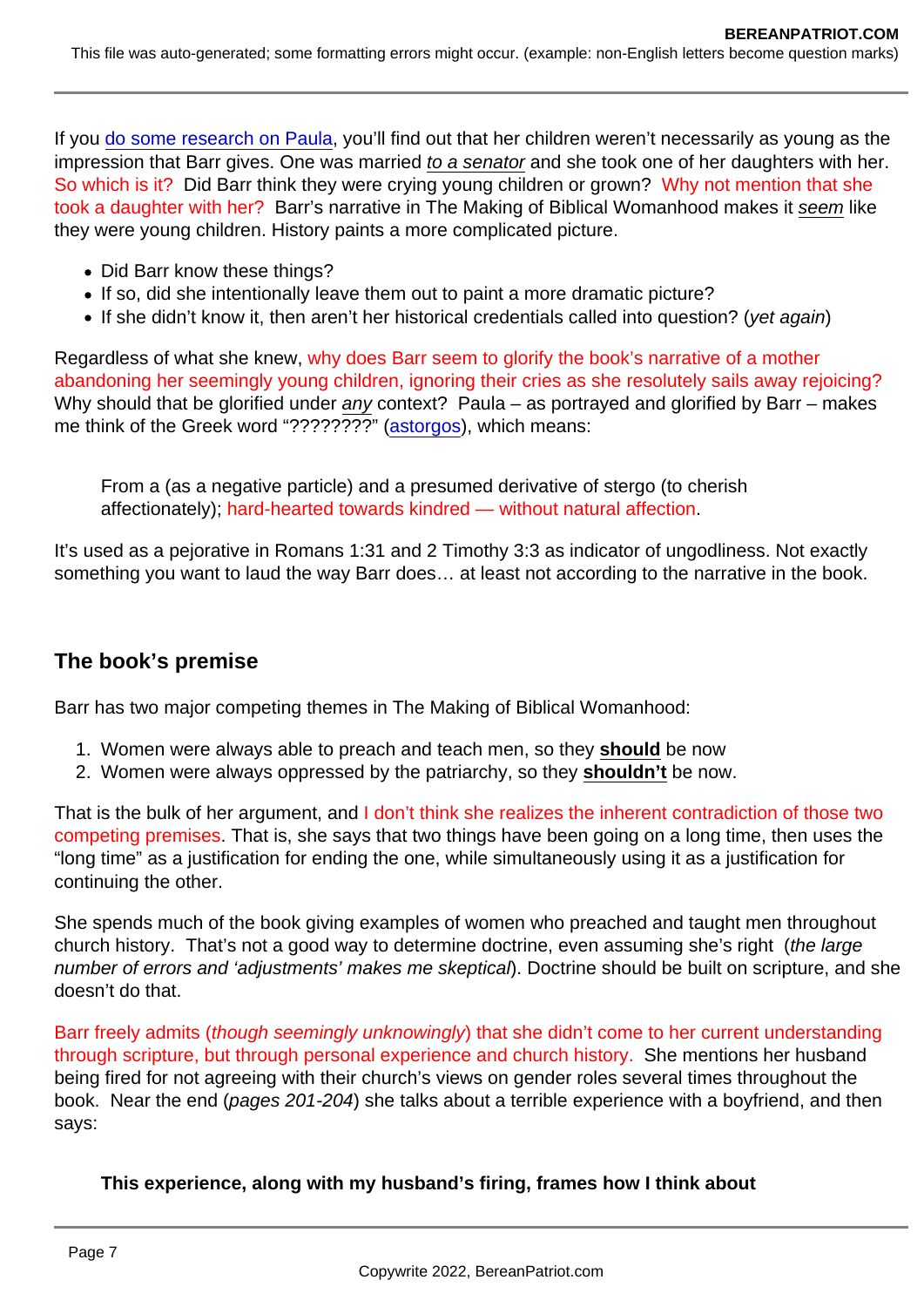#### **complementarianism today.**

I do feel bad for her about the boyfriend experience, and even her church experience if it's accurate. However, that still doesn't make personal trauma a good place to look for church doctrine. I would certainly like to abide by Proverbs 18:17 (about hearing both sides of a case) and hear her church's side of the story concerning the firing, especially given her frequent tendency towards historical revisionism.

Regardless, it never seems like scripture forms the primary basis for her beliefs. In several places she mentions struggling to reconcile "Biblical womanhood" with what she knows about women in history and her own personal experiences, and how that opened her eyes. Noticeably absent is any story about scripture changing her beliefs.

#### **She does gloss the scripture slightly, which we'll look at next.**

Ironically, she always calls the traditional "man leads, woman submits" arrangement that she seems to despise "biblical womanhood". She never calls it anything else. I find that curious. Not a detraction, just… curious. I kept waiting for her to redefine "biblical womanhood" to mean egalitarian.

She never does.

She clearly espouses egalitarian views. Yet she always calls the "man leads, woman submits" arrangement that she so detests "Biblical womanhood", just as someone would if they believed it really was Biblical (which she apparently doesn't).

Again, I find that… interesting.

## **Barr's treatment of Biblical passages**

Noticeably absent from the book is an in-depth treatment of the various biblical passages dealing with authority and submission in the Bible. She does touch a few of them, which we'll look at in a moment. Two thing first though.

First, she seems to exclusively blame Paul for submission teachings, but seems to forget 1 Peter 3. ( And don't forget Peter was married.)

Second, she argues that Mary Magdalene telling the disciples about the resurrection of Jesus was her preaching the gospel to them and teaching them. She says this makes her an "apostle to the apostles", apparently with extra special authority over them. I don't think I need to explain what a huge stretch that is.

### **Barr's treatment of Ephesians 5**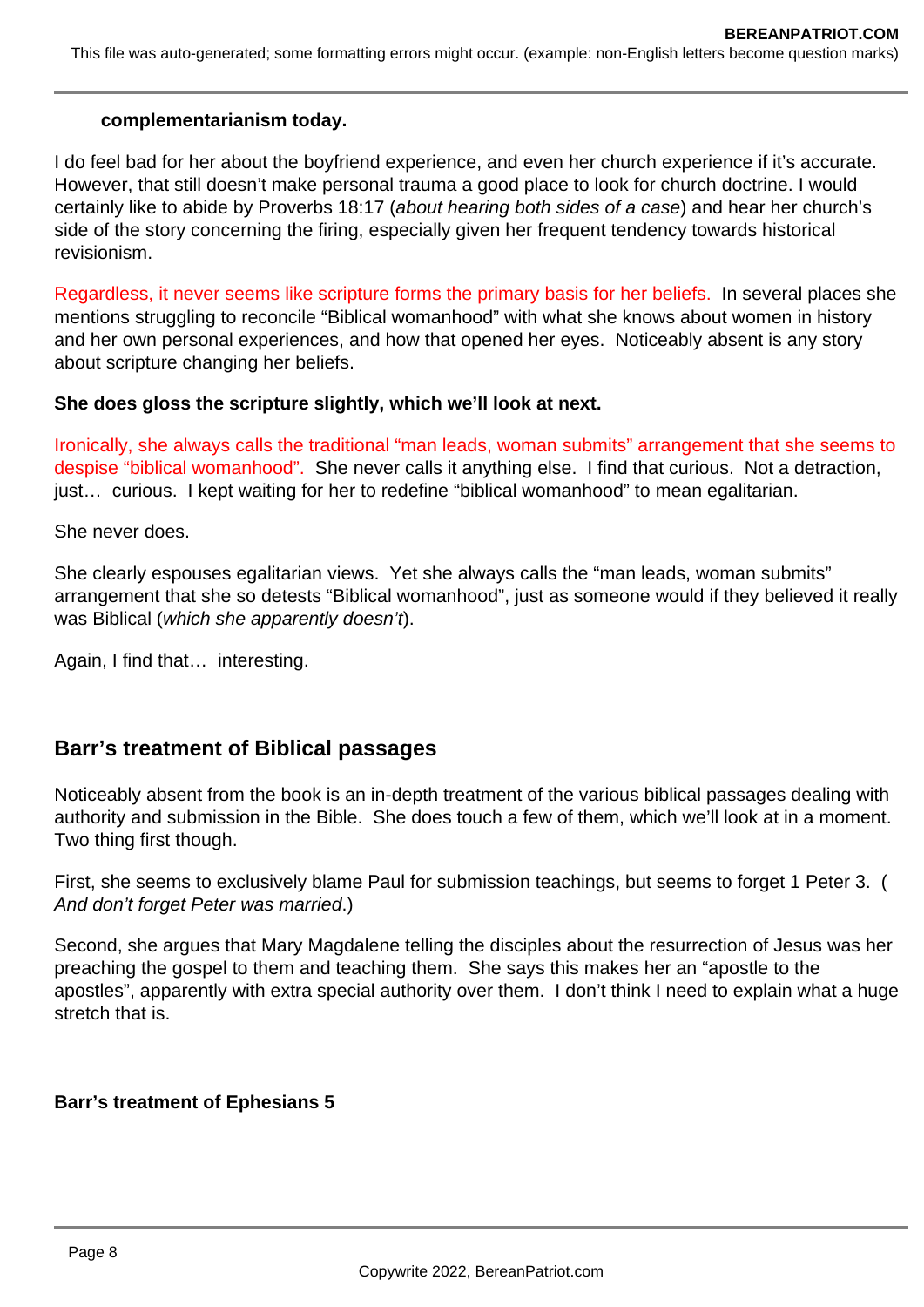Barr's treatment of Ephesians 5 is on pages 50-52. She says in part:

Likewise, Ephesians 5 can be read as a resistance narrative to Roman patriarchy. Many scholars argue that Paul subordinates his entire discussion of the household codes under verse 21 "Be subject to one another out of reverence to Christ." When this verse is read at the beginning of the Ephesians household codes, it changes everything.

Well, actually…

First, it can't be a resistance narrative against something which effectively didn't exist. (1st century Roman patriarchy) Setting that aside, the original Greek tells a different story. Now, Barr doesn't claim to be a linguist, so I understand her making an error here. However, if she knew Greek she'd know that the above quote is categorically false.

Verse 21 is part of a sentence that begins back in verse 18, which includes a list of participles ( verbal adjectives) as a description of things believers should be doing on an ongoing basis. (You can confirm this and what follows by looking at [Ephesians 5 in an interlinear Bible.](https://biblehub.com/interlinear/ephesians/5.htm))

Here are those verses with the participles highlighted to make them easier to see: (my own translation, which you can double-check with the link above.)

Ephesians 5:18-21

18 And don't be drunk with wine, which is wasteful excess, but be filled by the Spirit:

19 speaking to each other in psalms and hymns and spiritual songs, singing and making music to the Lord in your heart,

20 always giving thanks to our God and Father for everything in the name of our Lord Jesus Christ,

21 and men submitting themselves to one another in reverent fear of Christ.

Here's the thing: "men submitting themselves to one another" is two words in Greek. The first is "????????" ([hupotassó](https://biblehub.com/greek/5293.htm)), inflected here as a masculine plural participle ("men submitting themselves"). The second word is "???????" [\(allélón](https://biblehub.com/greek/240.htm)), a reciprocal pronoun ("to one another") also inflected here as masculine plural. Since both the participle and reciprocal pronoun are masculine, men are being told to submit to "one another", meaning other men.

I have a footnote in my physical NASB95 Bible which states that we know Hebrews was written by a man because of this kind of thing: he refers to himself with a masculine participle in Hebrews 11:32 ( which you can confirm [here](https://biblehub.com/interlinear/hebrews/11-32.htm)). Plus, don't forget that the reciprocal pronoun "one another" in verse 21 is also masculine. Women aren't mentioned in verse 21 at all, so Barr's argument is categorically false.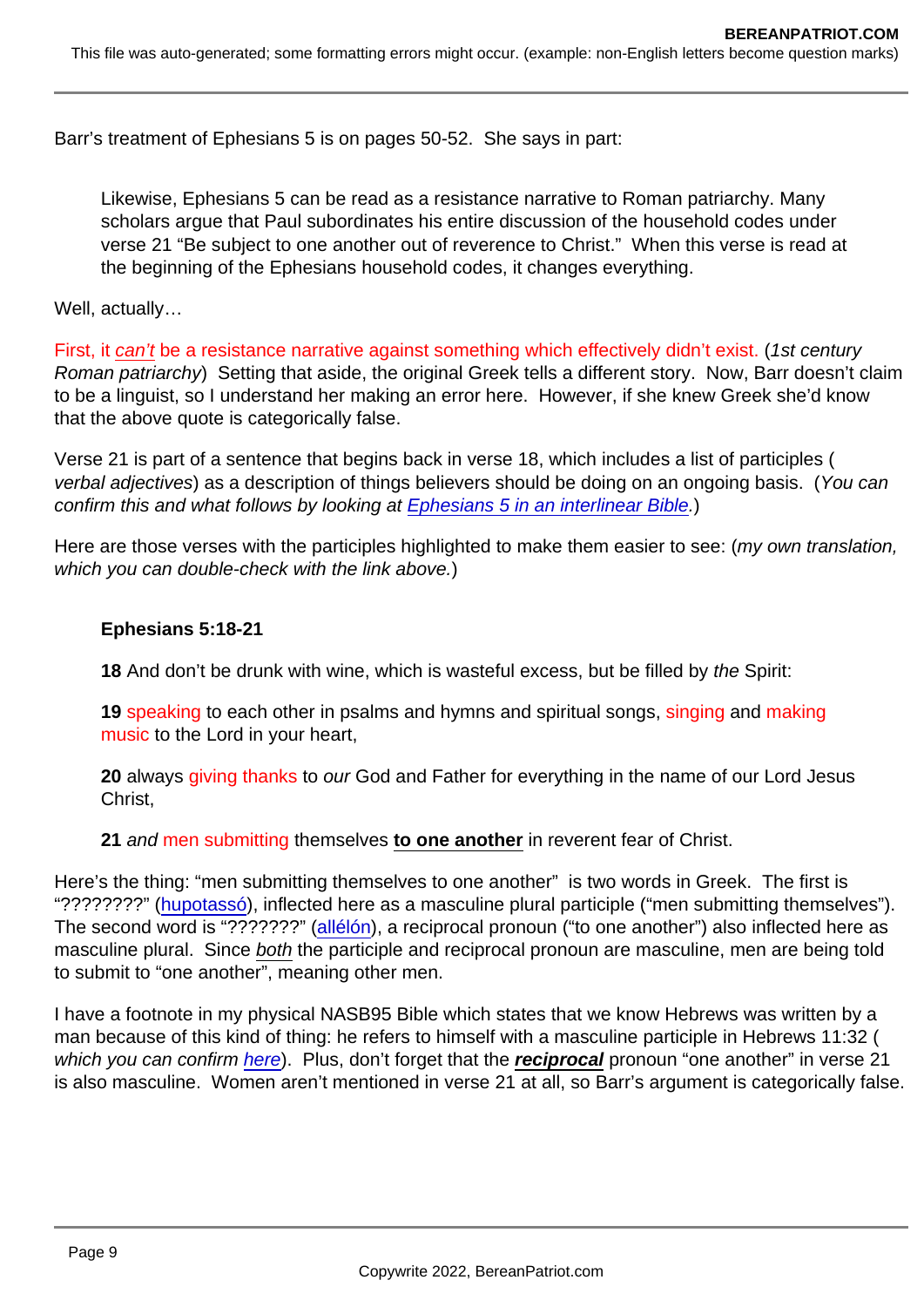Her (almost non-existent ) treatment of verse 22 is equally wrong

She later argues that it's significant that Paul addressed women before men in Ephesians 5. That is, Barr says that even addressing women was a major "narrative flip" on the supposedly patriarchal 1st century Rome. She says addressing women before men makes this even more significant. The problem with that is twofold.

First :

Even if she's 100% right, the command is still "Wives, submit to your own husbands, as to the Lord." ( NKJV). She never denies this, never explains this away, and never even attempts to explain why this verse means something other than the plain meaning. She also never tries to explain how this verse fits with her egalitarian worldview.

Second:

The evidence actually points to women not being addressed at all. That is, it should read "wives must submit themselves" with the command being about women, not "wives, submit yourselves" with the command being to women. The evidence is actually pretty concrete. For more information, [this article](https://evangelicaltextualcriticism.blogspot.com/2018/05/preferring-longer-reading-in-ephesians.html) is easier and shorter if you're not familiar with Textual Criticism, or this [scholarly article on the](https://www.cambridge.org/core/journals/new-testament-studies/article/text-of-eph-522-and-the-start-of-the-ephesian-household-code/F04630E68D2C2465301042F015246E0C)  [Ephesians 5:22 textual variant](https://www.cambridge.org/core/journals/new-testament-studies/article/text-of-eph-522-and-the-start-of-the-ephesian-household-code/F04630E68D2C2465301042F015246E0C) on Cambridge.org is very complete.

(Also, I have a [Textual Criticism 101 article](https://www.bereanpatriot.com/majority-text-vs-critical-text-vs-textus-receptus-textual-criticism-101/) if you have trouble following either article, or simply want to learn more about how scholars reconstruct the New Testament from existing manuscripts.)

To summarize: the 3rd person command ("they must submit themselves") is the most widely attested among early manuscripts, and has the best internal evidence as well. The 2nd person ("you must submit yourselves") doesn't show up until centuries later.

Thus, the instruction was given about women, not to women. Further, the textual evidence for 3rd person gets enormous support from the construction of Ephesians 5:33. (You can almost always see this even in a gender neutral translation.)

Ephesians 5:33

33 Nevertheless, each individual among you also is to love his own wife even as himself, and the wife must see to it that she respects her husband.

Notice that men are directly addressed with "you", and women are talked about with "she". Paul – under the inspiration of the Holy Spirit – gave the commands about women here, not to women.

(This is actually very normal in the Bible. [This article](http://www.bible-researcher.com/inclusive.html) from bible-researcher.com under the heading "The patriarchal Bible problem" makes this fact abundantly clear. For why this is a good thing for women, see my article: [How Crucial are Women to a Biblical Household? Very!](https://www.bereanpatriot.com/how-crucial-are-women-to-a-biblical-household-very/) )

Thus Barr's ideas about a "narrative flip" in Ephesians 5:22 are completely wrong.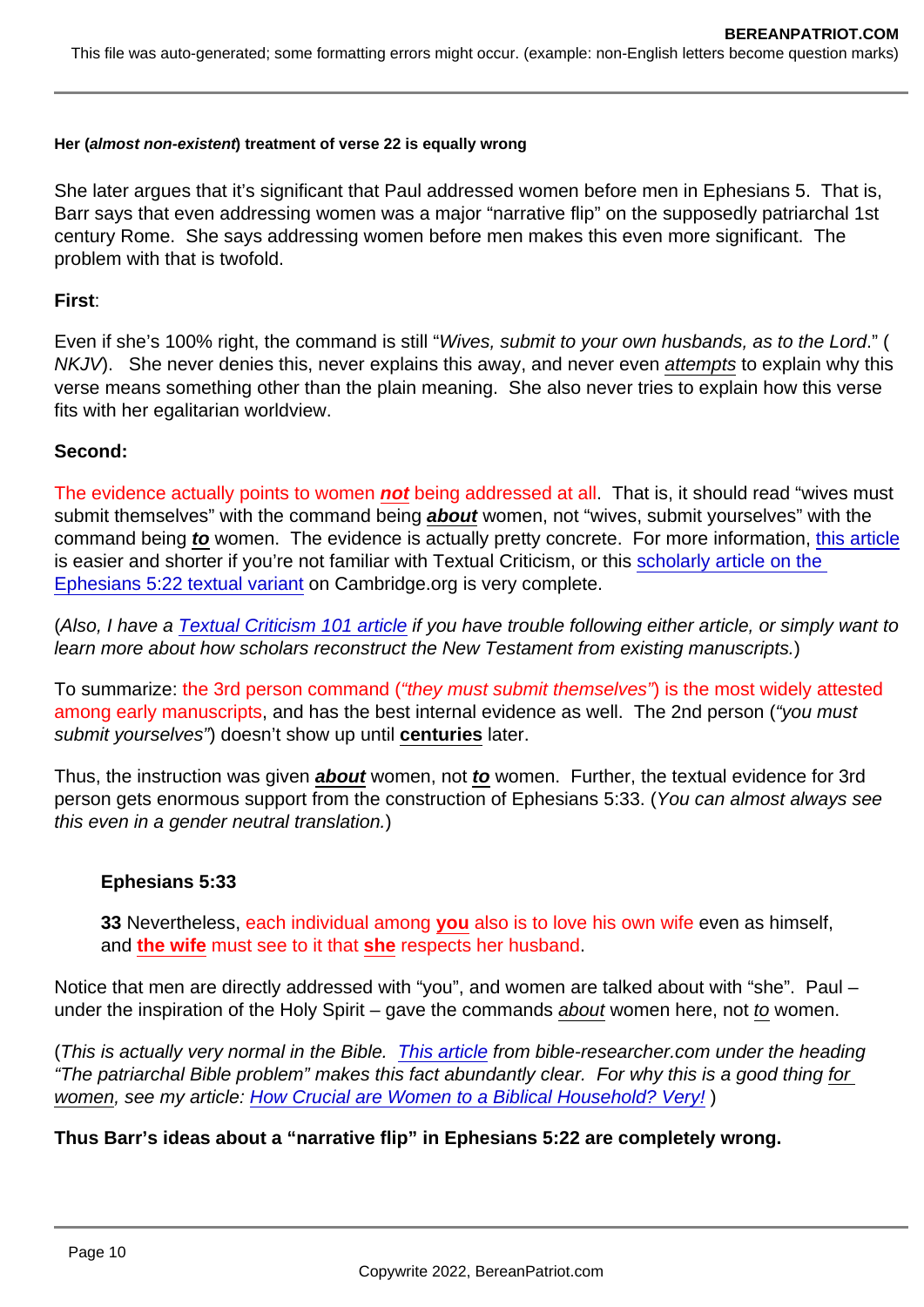Barr's treatment of 1 Corinthians 14

The Making of Biblical Womanhood's narrative is this: Paul quotes Roman ideas in verses 34-35 in order to repudiate them in verse 36, and thus to allow women to speak in church. (However, don't forget that 1st century Rome wasn't patriarchal, so this argument already fails quite spectacularly.)

In her own words:

What if Paul was so concerned that Christians in Corinth were imposing their own cultural restrictions on women that he called them on it? He quoted the bad practice, which Corinthians men were trying to drag from their Roman world into their Christian world, and then he countered it.

…

The Revised Standard Version lends support to the idea that this is what Paul was doing. Paul first lays out the cultural restrictions: "As in all the churches of the saints, the women should keep silence in the churches. For they are not permitted to speak, but should be subordinate, as even the law says. If there is anything they desire to know, let them ask their husbands at home. For it is shameful for a woman to speak in church." (1 Corinthians 14:33-35) And then he counters it: "36 What! Did the word of God originate with you, or are you the only ones it has reached?"

…

I often do this as a classroom exercise. I have a student read from their own translation, usually ESV or NIV. Then I will read from the RSV, inflecting words appropriately. When I proclaim "What! Did the word of God originate with you?" I can usually hear their gasp, their collective intake of breath. Once a student exclaimed out loud, "Dr. Barr! That changes it completely!" Yes, I told her, it does.

Notice that I highlighted the word "what" in the quotation of the passage? Well that's because it's not there in the Greek. The RSV translators added "what!" completely without textual basis. You can confirm that [in an interlinear Bible if you like](https://biblehub.com/interlinear/1_corinthians/14-36.htm).

Her argument completely falls apart without that word being added.

(And it's pretty weak even with it present.)

She also doesn't comment on verse 37, where Paul specifically repudiates her idea that the preceding verses are cultural, calling them a direct command from God.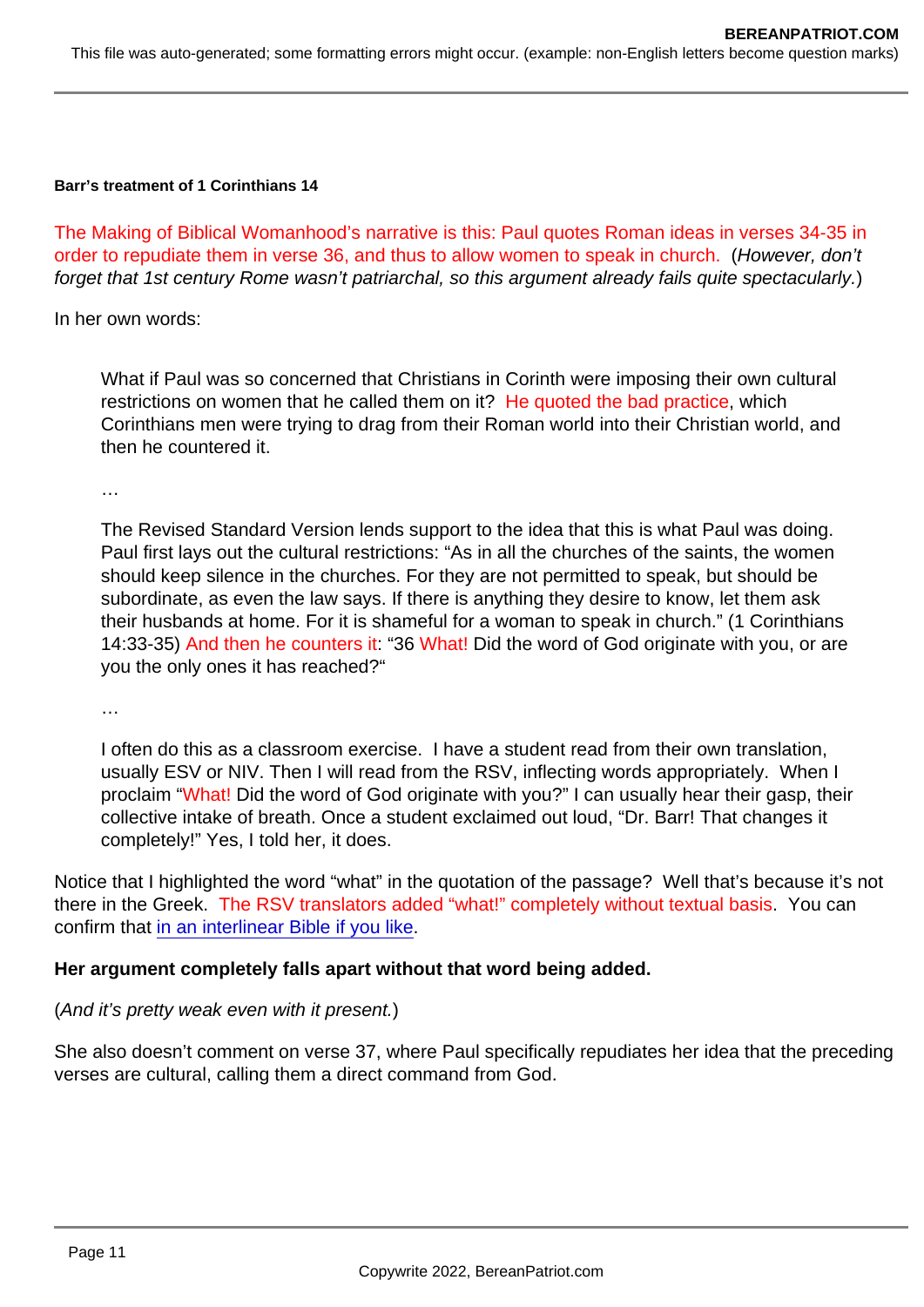1 Corinthians 14:37

37 If anyone thinks he is a prophet or spiritual, let him recognize that the things which I write to you are the Lord's commandment.

Kind of seems like an important verse to deal with, doesn't it? However, she makes no attempt to. None whatsoever.

Further, Barr won't even touch 1 Timothy 2 , which also speaks on the same topic. She conveniently ignores this passage in The Making of Biblical Womanhood, mentioning it only in passing and never quoting it nor providing an explanation of how her views line up with it.

## Getting Linguistics Wrong

Now, I don't want to be too hard on Barr in this section because she never claims to be a linguist. However, she does make a lot of errors

For starters, she makes two basic claims:

- 1. There have always been gender-neutral English Bibles (so there still should be)
- 2. Most Bibles were/are translated to highlight men and conceal women

She actually makes a reasonable case for the first point, but that doesn't really prove anything. The whole premise of the book is that something which – according to her – has been going on since the beginning of history (patriarchy) must end. So the whole "it's always been done so we should keep doing it" argument falls completely flat.

Point #2 is completely false though.

Actually, the opposite is true.

The Bible has always – in every English translation that I've ever seen – been consistently translated to make it less masculine and more gender neutral. We examine this closely in the section on gender in my article: ["What's the Best Bible Translation? And More Importantly, Why?"](https://www.bereanpatriot.com/whats-the-best-bible-translation-and-more-importantly-why/). Because of that, I'll just hit the highlights here:

- Greek definite article + participle combinations (when they match gender, case, and number) are sometimes correctly translated in the masculine singular as "he who \_\_\_", but more often are neutered to "the one who\_\_\_" or something similar. Further, they are almost always incorrectly translated in the masculine plural as "those who \_\_\_" instead of "the men who \_\_\_\_". This neuters the masculine verb (participle) in favor of gender-neutral "those" in 99%+ of cases. Conversely, feminine article + participle combinations are almost always translated correctly as "She who  $\frac{1}{2}$ " in the singular and "The women who  $\frac{1}{2}$ " in the plural.
- Nearly every single Bible translation takes the Old Testament phrase "the sons of Israel" and incorrectly translates it as "the people of Israel" or "children of Israel" thus neutering the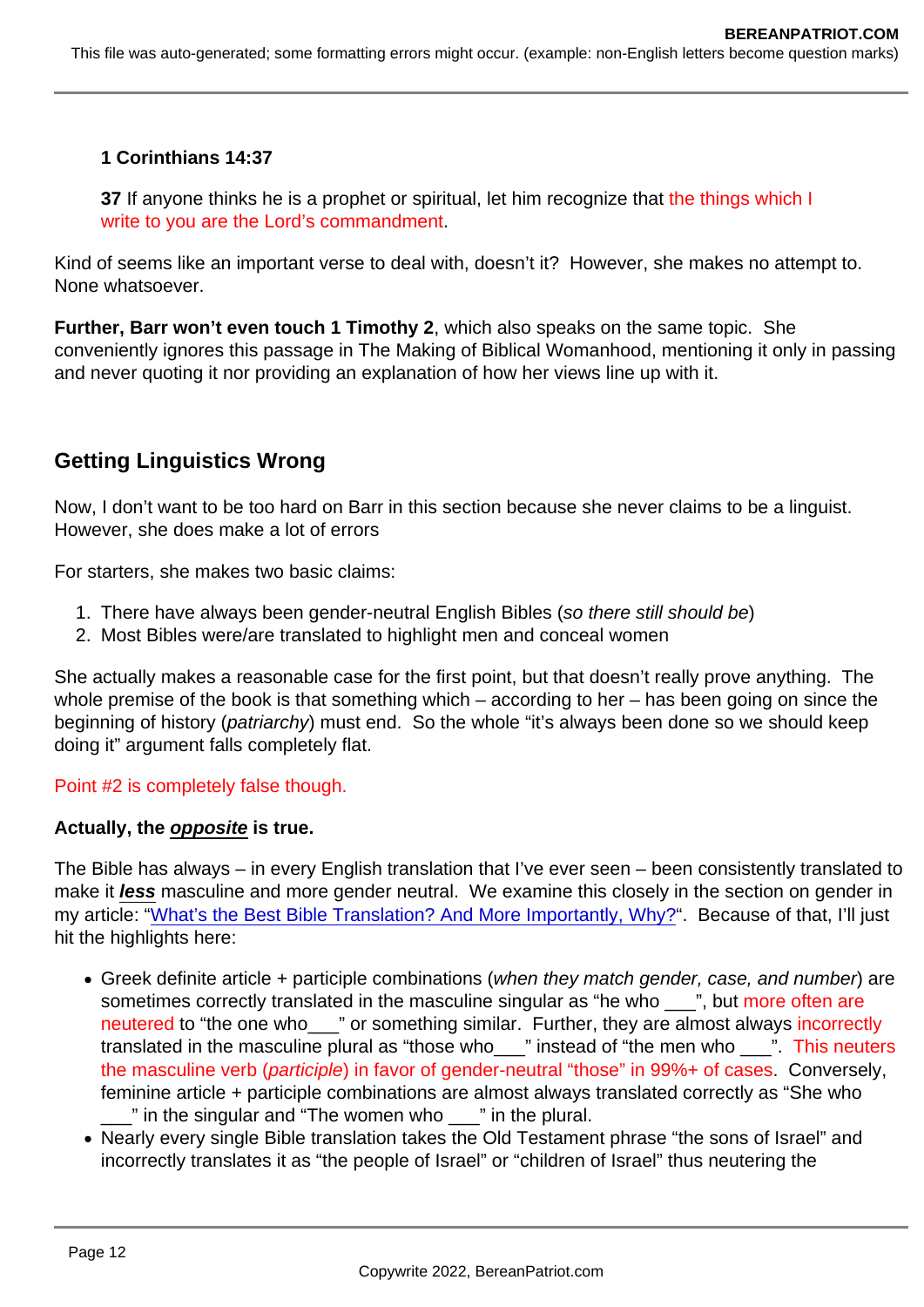masculine word.

Modern translations usually conceal that the Bible addresses men even when women are present. Consider Acts 1:16 ([interlinear link so you can confirm\)](https://biblehub.com/interlinear/acts/1-16.htm), where Peter opens his address with (literally) "Males, brothers", even though the women are explicitly stated to be present in verse 14. Nearly every translation only has "brothers", and some "brothers and sisters".

There are many more examples, but that should suffice for now.

Modern translations do not hide women; they hide the masculine focus.

(And again, see my article [How Crucial are Women to a Biblical Household? Very!](https://www.bereanpatriot.com/how-crucial-are-women-to-a-biblical-household-very/) for more on why this masculine focus exists, and why it's actually a good thing for women.)

Likewise she complains about the words "?????" ([adam\)](https://biblehub.com/hebrew/120.htm) and "????????" [\(Anthropos\)](https://biblehub.com/greek/444.htm) being translated "man" when Barr says that they actually mean "human". Again, I go into great detail about this in [my article on Bible translations,](https://www.bereanpatriot.com/whats-the-best-bible-translation-and-more-importantly-why/) so I'll only brush it here.

In Genesis 5:1-2, God named the entire human race – including both men and women – "?????" ([adam](https://biblehub.com/hebrew/120.htm) ) or "man". That's the name God himself chose. Thus in the Old Testament, "adam" (which means "man") is correct. In the New Testament, there is a Greek word that means "human". it's "???????????" [\(anthrópinos\)](https://biblehub.com/greek/442.htm) and it's only used 7 times. God could've inspired "human" if He wanted to, but He didn't. He inspired "????????" [\(anthropos](https://biblehub.com/greek/444.htm)), which means "man".

Barr gets nearly everything else about linguistics wrong too, but I think that gets the point across.

Now, as to her specific charges concerning Phoebe in Romans 16:1 and Junia in Romans 16:7.

First of all, the accusation that Phoebe should be described as a deacon is essentially baseless. The Greek word "????????" [\(diakonos](https://biblehub.com/greek/1249.htm)) is only translated "deacon" three times; twice in 1 Timothy 3 and once in Philippians 1:1. Everywhere else it's translated "servant" or in some translations "minister", so translating it "deacon" with Phoebe would be highly unusual. Further, three men are mentioned in a similar context to Phoebe with the same word and it's never translated "deacon" with them either. (Col 1:7, 4:7, and Eph 6:21)

As to Junia, there's an ongoing debate about that verse. The Greek evidence points to Junia being known "by" the apostles, not being "among" the apostles. One of the most respected Greek scholars of our day wrote a lengthy treatment of the Greek, which you you can read [here.](https://bible.org/article/junia-among-apostles-double-identification-problem-romans-167) This scholar literally wrote the book on advanced Greek Grammar ("Greek Grammar Beyond the Basics" by Daniel Wallace .)

## Contradicting herself?

On pages 34-35 of The Making of Biblical Womanhood, Barr makes an argument that the rise of agriculture led to a decrease in the power and authority of women. Then we read: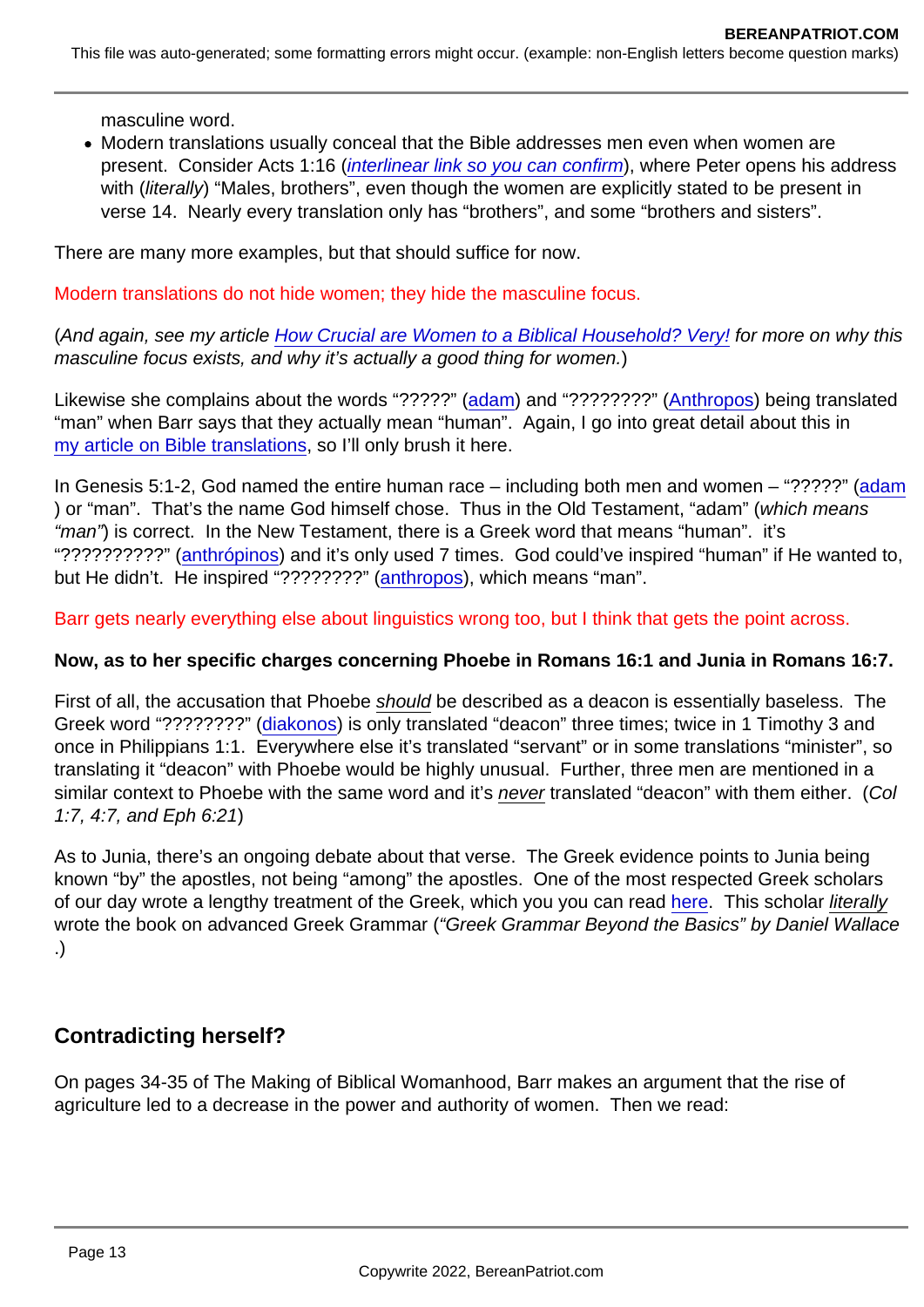It is striking to me, as a scholar and as a Christian, that when God told Eve she would be under her husband's power, God simultaneously told Adam that agricultural labor would be necessary for human survival. Patriarchy , according to both the Bible and historical record, emerged alongside the emergence of agricultural communities .

Rather than patriarchy being God-ordained, history suggests that patriarchy had a human origin: civilization itself.

Um…

Huh?

So let me get this straight. According to Barr herself, God said that humans would need agriculture to survive, and that patriarchy always comes with agriculture.... yet patriarchy has a "human origin"? Really? I mean, did no one catch this in editing? She spends a whole page making an argument which she completely contradicts with the first sentence of the next paragraph.

If you accept her premise that agriculture leads to patriarchy, and that God instituted agriculture, this is actually a pretty strong argument that patriarchy was instituted by God. If you accept her premise, this one single argument for patriarchy is debatably stronger than all of her arguments against it.

### Two other things

First , at several points, Barr links patriarchy with racism and "systemic oppression". Perhaps Barr is unaware, but those are straight out Social Justice/Critical Race Theory (CRT) talking points guidebook. I can't be sure from the brief mentions in the book, but it certainly seems like she leans that way. That's troubling because I doubt she knows where those ideas come from (few do). CRT is explicitly Marxist/Socialist/Communist in nature, and I go into some detail about it in my article [What](https://www.bereanpatriot.com/what-are-social-justice-and-critical-race-theory-crt-and-are-they-biblical/)  [are Social Justice and Critical Race Theory \(CRT\), and are they Biblical?](https://www.bereanpatriot.com/what-are-social-justice-and-critical-race-theory-crt-and-are-they-biblical/)

Second, on pages 183-184, she talks about Saint Cecilia and praises her by calling her "rebellious and insubordinate". She uses these descriptors as praiseworthy, despite Samuel's explicit words to Saul:

1 Samuel 15:22-23

22 Samuel said, "Has the LORD as much delight in burnt offerings and sacrifices As in obeying the voice of the LORD? Behold, to obey is better than sacrifice, And to heed than the fat of rams.

23 "For rebellion is as the sin of divination, And insubordination is as iniquity and idolatry. Because you have rejected the word of the LORD,